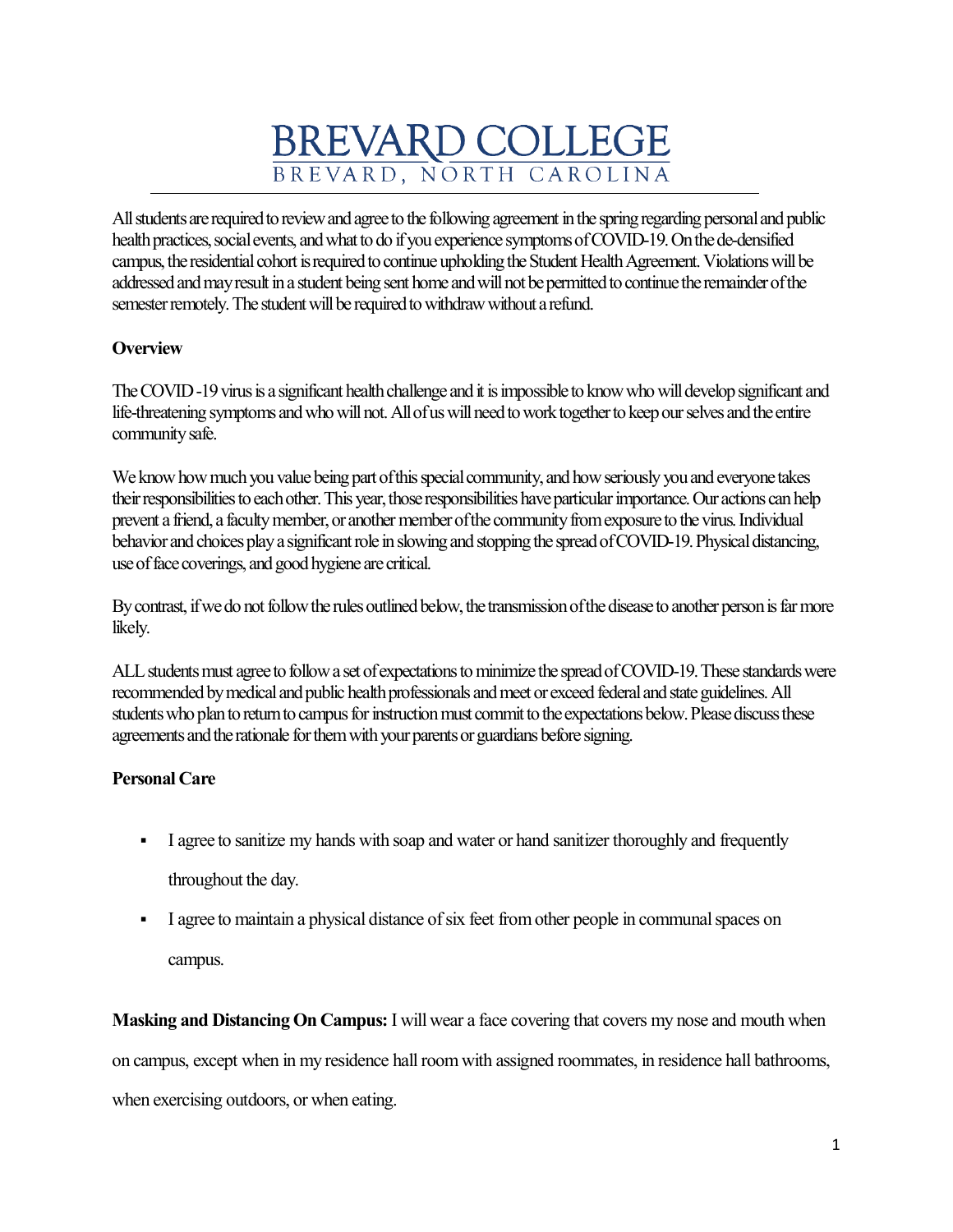**Guests:** I will not host students as guests in my residential space without everyone wearing a mask and maintaining social distancing. I will not attend, as a guest, any gathering in a residential space where I am not wearing a mask and maintaining a six foot distance

**Symptoms Monitoring:** I agree that I will monitor myself daily for symptoms of COVID-19 including temperature. I agree to contact covid19@brevard.edu if I have COVID-19 symptoms.

- I will honestly answer the questions on the BC Radar Symptoms Checker and I will follow all instructions on the app.
- I will check my temperature daily before going to class or participating in any campus activity.
- If I am not feeling well, I will not attend class and will contact covid19@brevard.edu immediately.
- I agree to clean my room regularly and disinfect surfaces that may carry the virus.
- I agree to obtain a seasonal flu shot from a provider at home before returning to campus.

**Travel:** I agree to restrict my travel to essential trips only and to register travel as required. To mitigate any spread of the virus, the College strongly discourages students from traveling beyond the immediate Brevard area. Exceptions include travel for healthcare, employment, and emergency situations. With the exception of students approved to commute, students who travel will be required to register their travel with the campus life. Students employed off campus must register their place of employment. Students traveling home for weekends must ask parents to send an email to [covid19@brevard.edu](mailto:covid19@brevard.edu) to confirm trip home.

#### **Quarantine, Isolation, Testing, and Contact Tracing**

**Contact Tracing:** Contact tracing is a vital technique to detect and isolate COVID-19 cases. It is the identification of people who may have been exposed to the virus. It is critical that students respond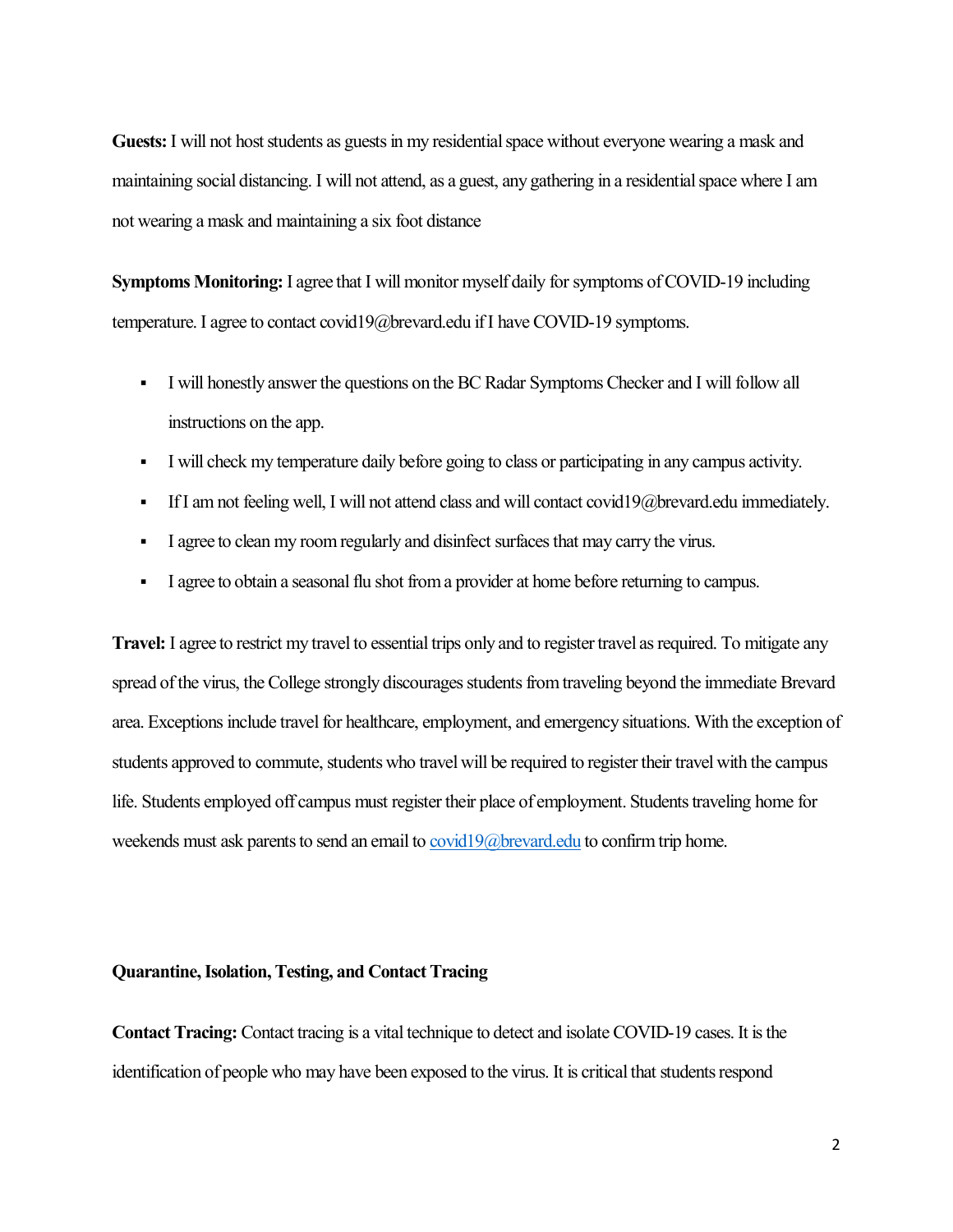accurately to any questions asked in regards to potential contacts to contain the virus on campus. Understanding the importance of contact tracing, I agree to respond quickly and accurately to any contact tracing requests that I receive in order to protect the health and safety of other community members

**Quarantine and Isolation:** Quarantine and isolation are important mitigation efforts that can help reduce the spread of COVID-19. Both terms refer to separating someone from the rest of the community for a time because that person may have been infected with the virus (quarantine) or has symptoms of COVID-19 and/or has a positive COVID-19 test (isolation).

- I agree to isolate if I test positive or have symptoms for COVID-19, as instructed by the College's Health Services until released by the Health Center.
- I agree to quarantine for  $7-10$  days if I am identified as a contact of anyone who has been determined to be positive for COVID-19.
- I agree to quarantine if I have been tested for COVID-19 and am awaiting results of that test.

**Testing:** Aggressive testing is important to catch asymptomatic cases as quickly as possible.

- I agree to get a COVID-19 test 3-5 days before returning to campus and share the results with campus life.
- If possible, I agree to self- quarantine at home after I receive my COVID-19 test until I receive the results and return to campus.
- I understand the College will engage in ongoing testing throughout the semester in order to contain the spread of the virus. The testing will include students who are symptomatic, students from higher risk groups, and some students selected at random. I understand the College may call me in for testing at any time and I agree to be tested weekly.